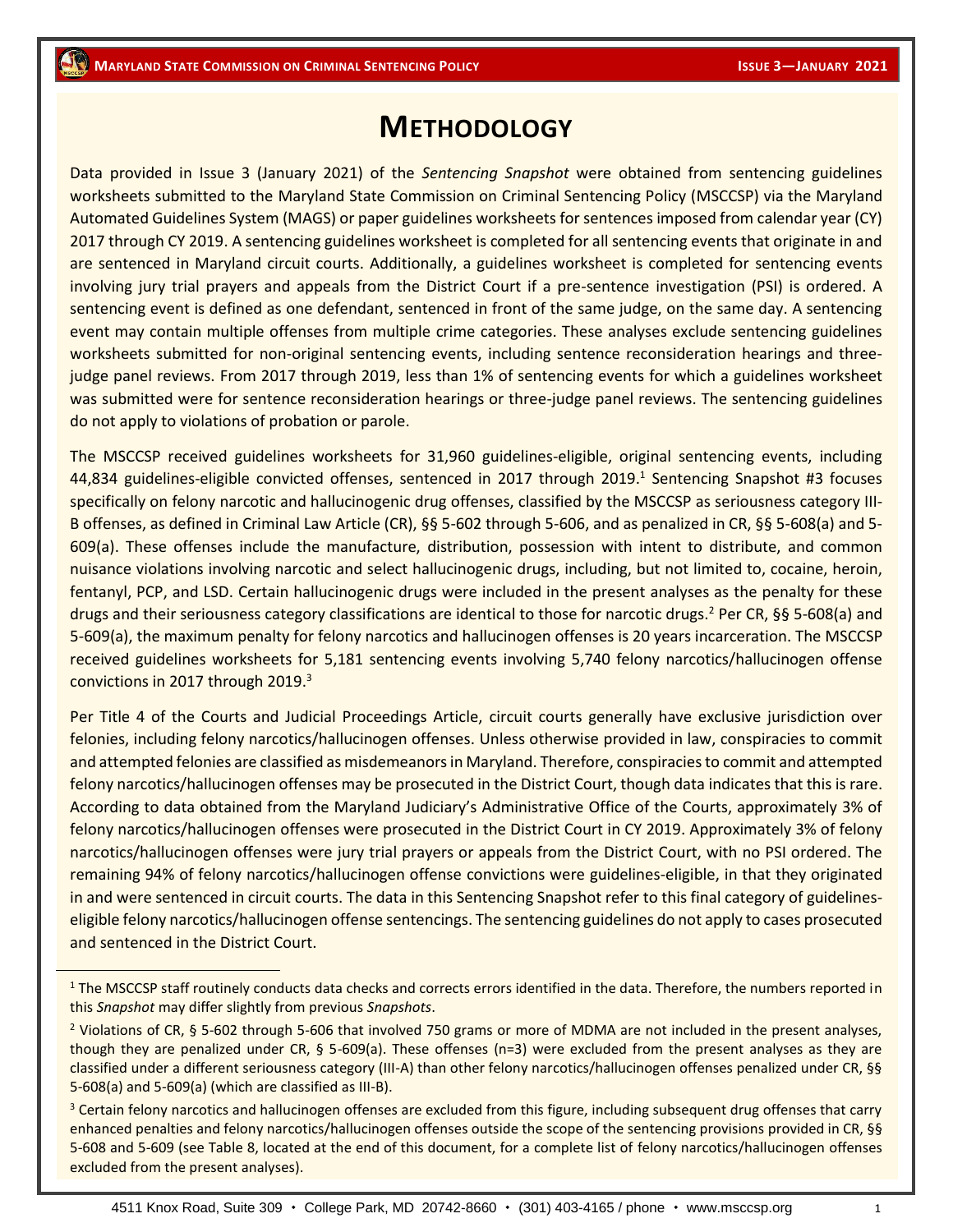#### **10 ISSUE 3**—**JANUARY 2021**

Table 1 provides the total number of guidelines-eligible criminal sentencing events and offenses, sentenced from 2017 through 2019 and disaggregated by crime category, for which the MSCCSP received a sentencing guidelines worksheet. Table 2 through Table 6 provide the characteristics of and average sentences for felony narcotics/hallucinogen offenses sentenced in Maryland circuit courts from 2017 through 2019.

#### **TABLE 1. GUIDELINES-ELIGIBLE CRIMINAL SENTENCING EVENTS AND OFFENSES SENTENCED IN MARYLAND CIRCUIT COURTS, CY 2017 THROUGH 2019**

|                                        |                 |       | Sentencing Events Included |       |  |
|----------------------------------------|-----------------|-------|----------------------------|-------|--|
|                                        | <b>Offenses</b> |       | One or More:               |       |  |
|                                        | #               | %     | #                          | %     |  |
| Crimes of violence                     | 8,325           | 18.6% | 5,596                      | 17.5% |  |
| <b>Firearms offenses</b>               | 5,511           | 12.3% | 4,773                      | 14.9% |  |
| Other person offenses                  | 10,484          | 23.4% | 8,262                      | 25.9% |  |
| Felony narcotics/hallucinogen offenses | 5,740           | 12.8% | 5,181                      | 16.2% |  |
| Other drug offenses                    | 6,304           | 14.1% | 5,760                      | 18.0% |  |
| <b>Property offenses</b>               | 8,470           | 18.9% | 6,555                      | 20.5% |  |
| <b>Total</b>                           | 44,834          |       | 31,960                     |       |  |

Note. Sentencing event percentages do not sum to 100% as a sentencing event may contain multiple offenses from multiple crime categories.

#### **TABLE 2. TYPE OF DRUG AND OFFENSE MODE FOR FELONY NARCOTICS/HALLUCINOGEN OFFENSES SENTENCED IN MARYLAND CIRCUIT COURTS, CY 2017 THROUGH 2019**

|                                             | #              | %      | Valid % |
|---------------------------------------------|----------------|--------|---------|
| Type of drug                                |                |        |         |
| Cocaine                                     | 2,683          | 46.7%  | 52.4%   |
| <b>Heroin</b>                               | 1,809          | 31.5%  | 35.3%   |
| Oxycodone                                   | 190            | 3.3%   | 3.7%    |
| Other narcotics (e.g., fentanyl, methadone) | 376            | 6.6%   | 7.3%    |
| <b>PCP</b>                                  | 38             | 0.7%   | 0.7%    |
| <b>LSD</b>                                  | $\overline{7}$ | 0.1%   | 0.1%    |
| Hallucinogenic drug not identified          | 15             | 0.3%   | 0.3%    |
| Narcotic not identified                     | 622            | 10.8%  |         |
| <b>Offense Mode</b>                         |                |        |         |
| <b>Completed offenses</b>                   | 4,899          | 85.3%  |         |
| Conspiracies                                | 801            | 14.0%  |         |
| <b>Attempts</b>                             | 39             | 0.7%   |         |
| Solicitations                               | $\mathbf{1}$   | < 0.1% |         |
| <b>Total offenses</b>                       | 5,740          |        |         |

Note. Valid percentage excludes cases where the narcotic drug was not identified (n=622). For the purposes of the *Type of Drug* graph displayed in the *Sentencing Snapshot*, those offenses where the hallucinogenic drug was not identified, as well as offenses involving PCP or LSD, were collapsed into the other drug category.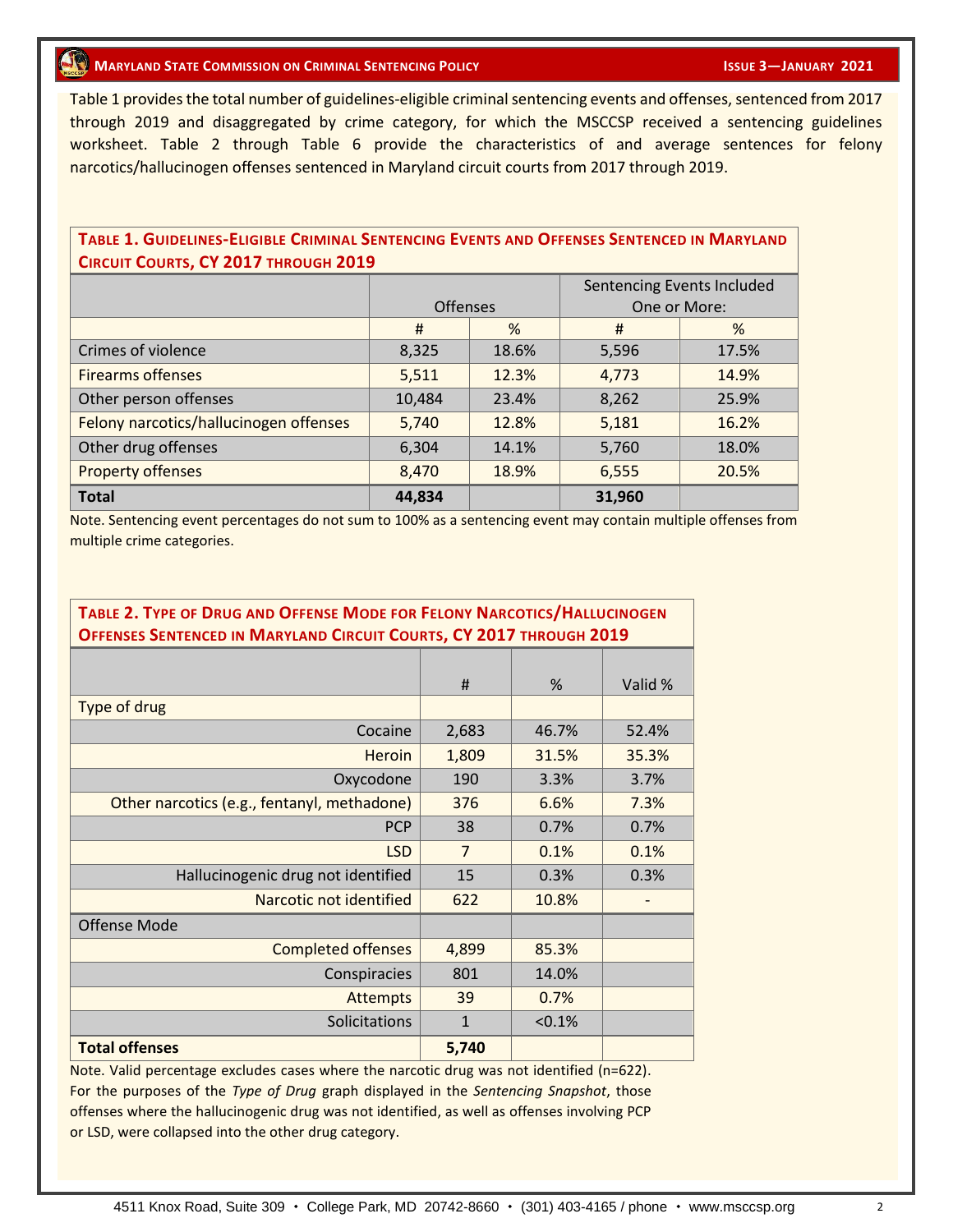| TABLE 3. CHARACTERISTICS OF SENTENCING EVENTS INVOLVING ONE OR IVIORE FELONY INARCOTICS/ HALLOCINOGEN<br>OFFENSES IN MARYLAND CIRCUIT COURTS, CY 2017 THROUGH 2019 |                 |              |                |        |                |             |                |             |  |
|--------------------------------------------------------------------------------------------------------------------------------------------------------------------|-----------------|--------------|----------------|--------|----------------|-------------|----------------|-------------|--|
|                                                                                                                                                                    | All Felony      |              |                |        |                | Guidelines- |                | Guidelines- |  |
|                                                                                                                                                                    | Narcotics/      |              | No Sentence    |        | Applicable     |             | Applicable     |             |  |
|                                                                                                                                                                    |                 | Hallucinogen | or Probation   |        | Sentence > 0   |             | Sentence >10   |             |  |
|                                                                                                                                                                    | <b>Offenses</b> |              | Only           |        | and $<=1$ Year |             | Years          |             |  |
|                                                                                                                                                                    | $\sharp$        | %            | $\sharp$       | %      | #              | %           | $\#$           | %           |  |
| Prior record score                                                                                                                                                 |                 |              |                |        |                |             |                |             |  |
| <b>None</b>                                                                                                                                                        | 1,072           | 20.9%        | 293            | 77.7%  | 420            | 22.1%       | $\overline{3}$ | 1.3%        |  |
| Minor                                                                                                                                                              | 1,082           | 21.1%        | 62             | 16.4%  | 452            | 23.8%       | 3              | 1.3%        |  |
| Moderate                                                                                                                                                           | 1,274           | 24.8%        | 15             | 4.0%   | 409            | 21.6%       | 24             | 10.7%       |  |
| Major                                                                                                                                                              | 1,699           | 33.1%        | $\overline{7}$ | 1.9%   | 616            | 32.5%       | 194            | 86.6%       |  |
| <b>Involvement in the Criminal Justice</b><br>System (CJS) at the time of the offense                                                                              |                 |              |                |        |                |             |                |             |  |
| On probation, parole, or comparable<br>status                                                                                                                      | 1,450           | 28.2%        | 11             | 2.9%   | 379            | 19.9%       | 157            | 70.1%       |  |
| <b>None</b>                                                                                                                                                        | 3,683           | 71.8%        | 366            | 97.1%  | 1,522          | 80.1%       | 67             | 29.9%       |  |
| <b>Total Offender Score</b>                                                                                                                                        |                 |              |                |        |                |             |                |             |  |
| $\mathbf{0}$                                                                                                                                                       | 968             | 18.9%        | 272            | 72.1%  | 375            | 19.7%       | $\mathbf{1}$   | 0.4%        |  |
| $\mathbf{1}$                                                                                                                                                       | 775             | 15.1%        | 74             | 19.6%  | 348            | 18.3%       | 3              | 1.3%        |  |
| $\overline{2}$                                                                                                                                                     | 347             | 6.8%         | 8              | 2.1%   | 134            | 7.0%        | $\overline{2}$ | 0.9%        |  |
| 3                                                                                                                                                                  | 554             | 10.8%        | 12             | 3.2%   | 208            | 10.9%       | 5              | 2.2%        |  |
| $\overline{4}$                                                                                                                                                     | 603             | 11.7%        | $\overline{4}$ | 1.1%   | 193            | 10.2%       | 10             | 4.5%        |  |
| 5                                                                                                                                                                  | 489             | 9.5%         | $\mathbf 0$    | 0.0%   | 172            | 9.0%        | 15             | 6.7%        |  |
| 6                                                                                                                                                                  | 925             | 18.0%        | 5              | 1.3%   | 367            | 19.3%       | 56             | 25.0%       |  |
| $7+$                                                                                                                                                               | 471             | 9.2%         | $\overline{2}$ | < 0.1% | 104            | 5.5%        | 132            | 58.9%       |  |
| <b>Total sentencing events</b>                                                                                                                                     | 5,181           |              | 381            |        | 1,927          |             | 226            |             |  |

TABLE 3. CHARACTERISTICS OF SENTENCING EVENTS INVOLVING ONE OR MORE FELONY NARCOTICS/HALLICINOGEN

Note. Frequencies for the prior record score, involvement in the CJS at the time of the offense, and the total offender score were calculated at the sentencing event level to avoid double-counting defendants who were convicted of multiple offenses. Percentages are based on non-missing data. Fifty-four sentencing events including one or more felony narcotics/hallucinogen offense were missing the prior record score, including 4 sentencing events that received no sentence or probation only, 30 sentencing events that received a guidelines applicable sentence of greater than zero and less than or equal to 1 year, 2 sentencing events that received a guidelines-applicable sentence of greater than 10 years. Forty-eight sentencing events involving one or more felony narcotics/ hallucinogen offenses were missing involvement in the CJS at the time of the offense, including 4 sentencing events that received no sentence or probation only, 26 sentencing events that received a guidelines applicable sentence of greater than zero and less than or equal to 1 year, and 2 sentencing events that received a guidelinesapplicable sentence of greater than 10 years. Forty-nine sentencing events involving one or more felony narcotics/ hallucinogen offense were missing the total offender score, including 4 sentencing events that received no sentence or probation only, 26 sentencing events that received a guidelines applicable sentence of greater than zero and less than or equal to 1 year, and 2 sentencing events that received a guidelines-applicable sentence of greater than 10 years.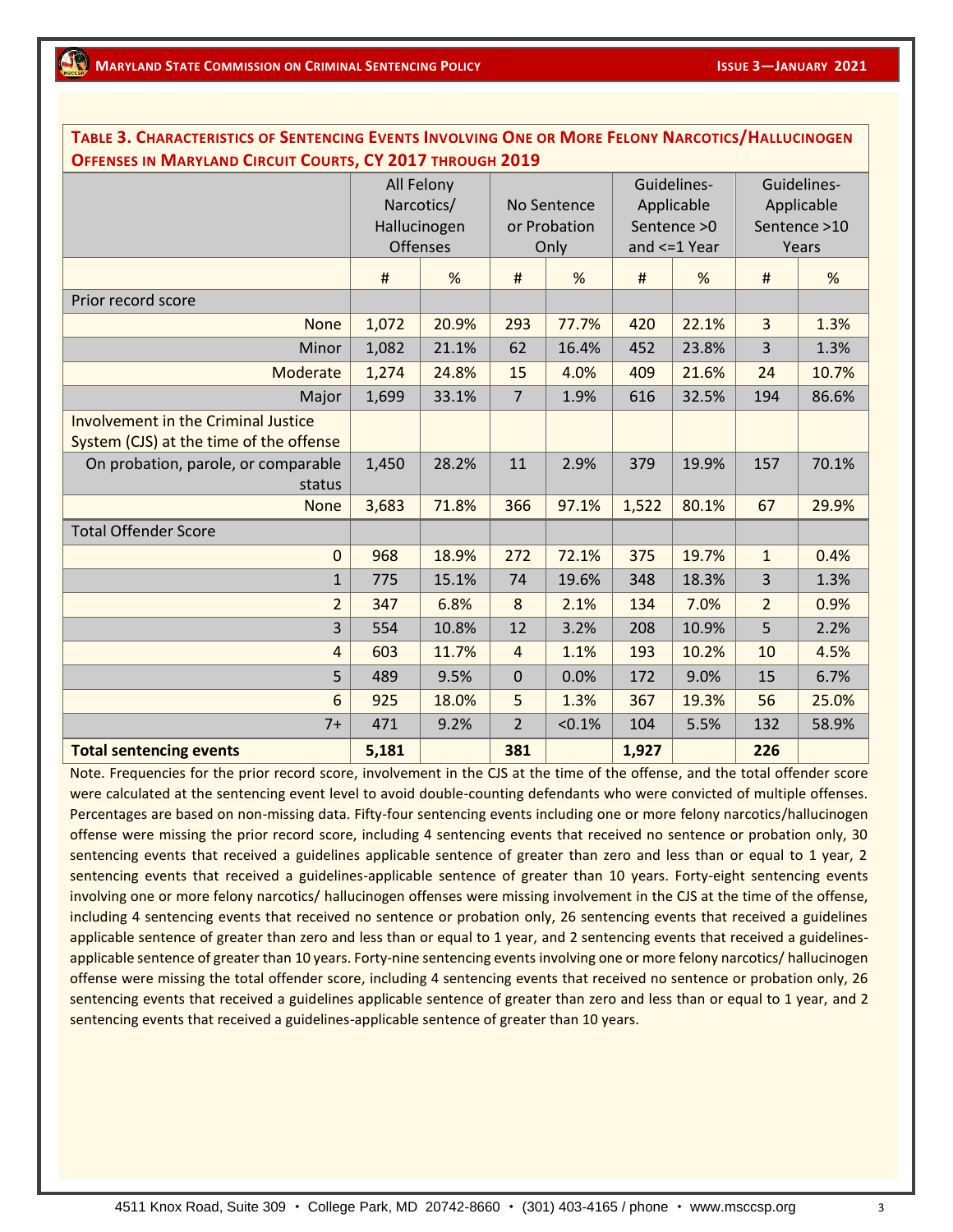#### TABLE 4. INCARCERATION FOR FELONY NARCOTICS/HALLUCINOGEN OFFENSES IN MARYLAND CIRCUIT COURTS, **CY 2017 THROUGH 2019**

|                            |       | All Felony<br>Narcotics/ |          | Guidelines-<br>Applicable |          | Guidelines-<br>Applicable | No Firearms or<br>Other |         | Co-Convicted of<br>a Firearms or |       |
|----------------------------|-------|--------------------------|----------|---------------------------|----------|---------------------------|-------------------------|---------|----------------------------------|-------|
|                            |       | Hallucinogen             |          | Sentence $>0$             |          | Sentence >10              |                         | Weapons | <b>Other Weapons</b>             |       |
|                            |       |                          |          |                           |          |                           |                         |         |                                  |       |
|                            |       | <b>Offenses</b>          |          | and $\leq$ 1 Year         |          | Years                     | Offense                 |         | Offense                          |       |
|                            | #     | %                        | Ħ        | %                         | Ħ        | %                         | #                       | %       | #                                | %     |
| Incarcerated               |       |                          |          |                           |          |                           |                         |         |                                  |       |
| Yes                        | 4,735 | 82.5%                    | 2,062    | 100.0%                    | 271      | 100.0%                    | 4,256                   | 81.7%   | 479                              | 90.7% |
| <b>No</b>                  | 1,005 | 17.5%                    | $\Omega$ | 0.0%                      | $\Omega$ | 0.0%                      | 956                     | 18.3%   | 49                               | 9.3%  |
| Incarcerated post-sentence |       |                          |          |                           |          |                           |                         |         |                                  |       |
| Yes                        | 3,198 | 55.7%                    | 561      | 27.2%                     | 271      | 100.0%                    | 2,444                   | 46.9%   | 430                              | 81.4% |
| <b>No</b>                  | 2,542 | 44.3%                    | 1,501    | 72.8%                     | $\Omega$ | 0.0%                      | 2,768                   | 53.1%   | 98                               | 18.6% |
| <b>Total</b>               | 5,740 |                          | 2,062    | 35.9%                     | 271      | 4.7%                      | 5,212                   |         | 528                              |       |

Note. Post-sentence incarceration includes jail/prison time and home detention and excludes credit for time served prior to sentencing.

### **TABLE 5. SENTENCE LENGTH DISTRIBUTION FOR FELONY NARCOTICS/HALLUCINOGEN OFFENSES SENTENCED IN MARYLAND CIRCUIT COURTS, CY 2017 THROUGH 2019**

|                                                        | <b>Total Sentence</b> |       | Guidelines-<br>Applicable Sentence |       |  |
|--------------------------------------------------------|-----------------------|-------|------------------------------------|-------|--|
| <b>Overall mean sentence</b>                           | 8.3 Years             |       | 2.6 Years                          |       |  |
|                                                        |                       |       |                                    |       |  |
|                                                        | #                     | %     | #                                  | %     |  |
| No sentence/probation only/fully<br>suspended sentence | 386                   | 6.7%  | 1,005                              | 17.5% |  |
| $>0$ & $<=6$ months                                    | 101                   | 1.8%  | 1,528                              | 26.6% |  |
| >6 months & <=1 year                                   | 129                   | 2.2%  | 534                                | 9.3%  |  |
| $>1$ year & $\leq$ =18 months                          | 172                   | 3.0%  | 663                                | 11.6% |  |
| $>18$ months & $<=2$ years                             | 115                   | 2.0%  | 184                                | 3.2%  |  |
| >2 years & <=3 years                                   | 407                   | 7.1%  | 293                                | 5.1%  |  |
| >3 years & <=4 years                                   | 269                   | 4.7%  | 255                                | 4.4%  |  |
| >4 years & <=5 years                                   | 805                   | 14.0% | 394                                | 6.9%  |  |
| >5 years & <=6 years                                   | 190                   | 3.3%  | 101                                | 1.8%  |  |
| >6 years & <=7 years                                   | 363                   | 6.3%  | 164                                | 2.9%  |  |
| >7 years & <=8 years                                   | 303                   | 5.3%  | 111                                | 1.9%  |  |
| >8 years & <=9 years                                   | 19                    | 0.3%  | 32                                 | 0.6%  |  |
| >9 years & <=10 years                                  | 1,047                 | 18.2% | 205                                | 3.6%  |  |
| $>10$ years & $\leq$ =19 years                         | 762                   | 13.3% | 218                                | 3.8%  |  |
| $>19$ years & $<=$ 20 years                            | 672                   | 11.7% | 53                                 | 0.9%  |  |
| <b>Total</b>                                           | 5,740                 |       | 5,740                              |       |  |

Note. The total sentence includes jail/prison time, credit for time served, home detention, and suspended time. The guidelines-applicable sentence includes jail/prison time, credit for time served, and home detention, and excludes suspended time.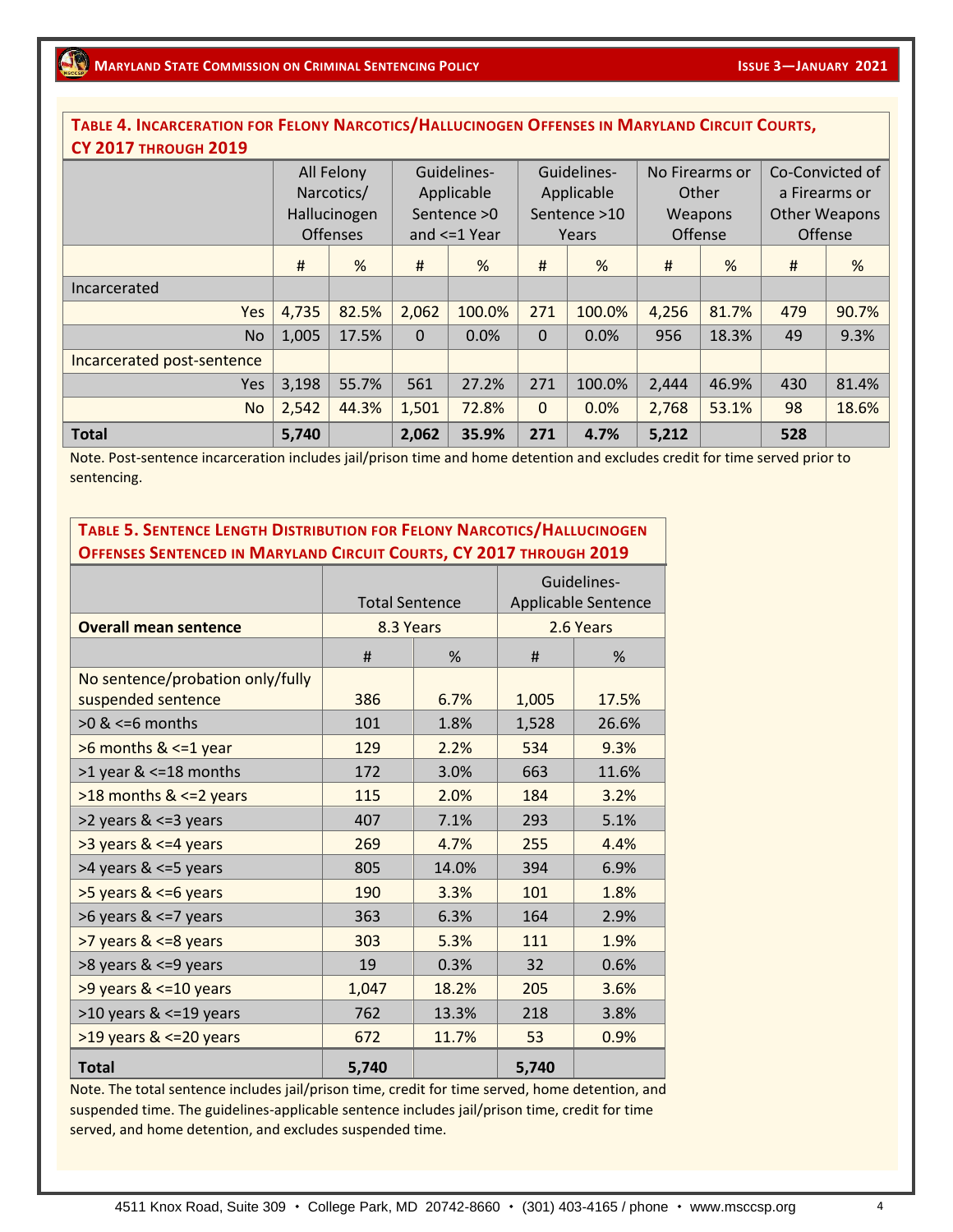**Total 5,740 5,212 528**

| TABLE 6. INCARCERATION FOR FELONY NARCOTICS/HALLUCINOGEN OFFENSES IN MARYLAND CIRCUIT COURTS, BY |                              |                             |                                   |  |  |  |  |  |
|--------------------------------------------------------------------------------------------------|------------------------------|-----------------------------|-----------------------------------|--|--|--|--|--|
| FIREARMS OR OTHER WEAPONS OFFENSE CONVICTION AND OFFENDER SCORE, CY 2017 THROUGH 2019            |                              |                             |                                   |  |  |  |  |  |
|                                                                                                  | <b>All Felony Narcotics/</b> | <b>No Firearms or Other</b> | <b>Co-Convicted of a Firearms</b> |  |  |  |  |  |
|                                                                                                  | Hallucinogen                 | <b>Weapons Offense</b>      | or Other Weapons Offense          |  |  |  |  |  |
|                                                                                                  | <b>Offenses</b>              | <b>Co-Conviction</b>        | <b>Conviction</b>                 |  |  |  |  |  |
| <b>Offender Score=0</b>                                                                          |                              |                             |                                   |  |  |  |  |  |
| # $(%)$                                                                                          | 1,034 (18.2%)                | 956 (18.5%)                 | 78 (14.8%)                        |  |  |  |  |  |
| <b>Mean total sentence</b>                                                                       | 4.8Y                         | 4.5Y                        | 8.4Y                              |  |  |  |  |  |
| Mean guidelines-applicable sentence                                                              | 6.5M                         | 5.4M                        | 1.7Y                              |  |  |  |  |  |
|                                                                                                  | <b>Offender Score=1</b>      |                             |                                   |  |  |  |  |  |
| # $(%)$                                                                                          | 839 (14.8%)                  | 761 (14.7%)                 | 78 (14.8%)                        |  |  |  |  |  |
| <b>Mean total sentence</b>                                                                       | 6.5Y                         | 6.2Y                        | 9.4Y                              |  |  |  |  |  |
| Mean guidelines-applicable sentence                                                              | 1.0Y                         | 10.8M                       | 2.2Y                              |  |  |  |  |  |
|                                                                                                  | <b>Offender Score=2</b>      |                             |                                   |  |  |  |  |  |
| # $(%)$                                                                                          | 384 (6.8%)                   | 341 (6.6%)                  | 43 (8.2%)                         |  |  |  |  |  |
| <b>Mean total sentence</b>                                                                       | 7.0Y                         | 6.5Y                        | 10.9Y                             |  |  |  |  |  |
| Mean guidelines-applicable sentence                                                              | 1.5Y                         | 1.3Y                        | 3.5Y                              |  |  |  |  |  |
| <b>Offender Score=3</b>                                                                          |                              |                             |                                   |  |  |  |  |  |
| # $(%)$                                                                                          | 610 (10.7%)                  | 563 (10.9%)                 | 47 (8.9%)                         |  |  |  |  |  |
| <b>Mean total sentence</b>                                                                       | 8.3Y                         | 8.2Y                        | 9.9Y                              |  |  |  |  |  |
| Mean guidelines-applicable sentence                                                              | 2.1Y                         | 1.9Y                        | 4.3Y                              |  |  |  |  |  |
| <b>Offender Score=4</b>                                                                          |                              |                             |                                   |  |  |  |  |  |
| # $(%)$                                                                                          | 685 (12.0%)                  | 618 (12.0%)                 | 67 (12.7%)                        |  |  |  |  |  |
| <b>Mean total sentence</b>                                                                       | 9.0Y                         | 8.8Y                        | 11.6Y                             |  |  |  |  |  |
| Mean guidelines-applicable sentence                                                              | 2.7Y                         | 2.5Y                        | 4.6Y                              |  |  |  |  |  |
|                                                                                                  | <b>Offender Score=5</b>      |                             |                                   |  |  |  |  |  |
| # $(%)$                                                                                          | 535 (9.4%)                   | 480 (9.3%)                  | 55 (10.5%)                        |  |  |  |  |  |
| <b>Mean total sentence</b>                                                                       | 9.7Y                         | 9.5Y                        | 11.5Y                             |  |  |  |  |  |
| Mean guidelines-applicable sentence                                                              | 3.4Y                         | 3.2Y                        | 5.5Y                              |  |  |  |  |  |
|                                                                                                  | <b>Offender Score=6</b>      |                             |                                   |  |  |  |  |  |
| # $(%)$                                                                                          | 1,035 (18.2%)                | 939 (18.2%)                 | 96 (18.3%)                        |  |  |  |  |  |
| <b>Mean total sentence</b>                                                                       | 10.6                         | 10.5Y                       | 12.1Y                             |  |  |  |  |  |
| Mean guidelines-applicable sentence                                                              | 3.7Y                         | 3.5Y                        | 6.0Y                              |  |  |  |  |  |
|                                                                                                  | Offender Score=7+            |                             |                                   |  |  |  |  |  |
| # $(%)$                                                                                          | 565 (9.9%)                   | 503 (9.7%)                  | 62 (11.8%)                        |  |  |  |  |  |
| <b>Mean total sentence</b>                                                                       | 12.0Y                        | 11.7Y                       | 14.3Y                             |  |  |  |  |  |
| Mean guidelines-applicable sentence                                                              | 6.9Y                         | 6.4Y                        | 10.8Y                             |  |  |  |  |  |
|                                                                                                  |                              |                             |                                   |  |  |  |  |  |

Note. The total sentence includes jail/prison time, credit for time served, home detention, and suspended time. The guidelinesapplicable sentence includes jail/prison time, credit for time served, and home detention, and excludes suspended time. Figures are based on non-missing data. Fifty-three felony narcotics/hallucinogen offenses were missing the total offender score, including 51 sentencing events with no firearms or other weapons offense co-conviction, and 2 sentencing events with a co-conviction for a firearms or other weapons offense.